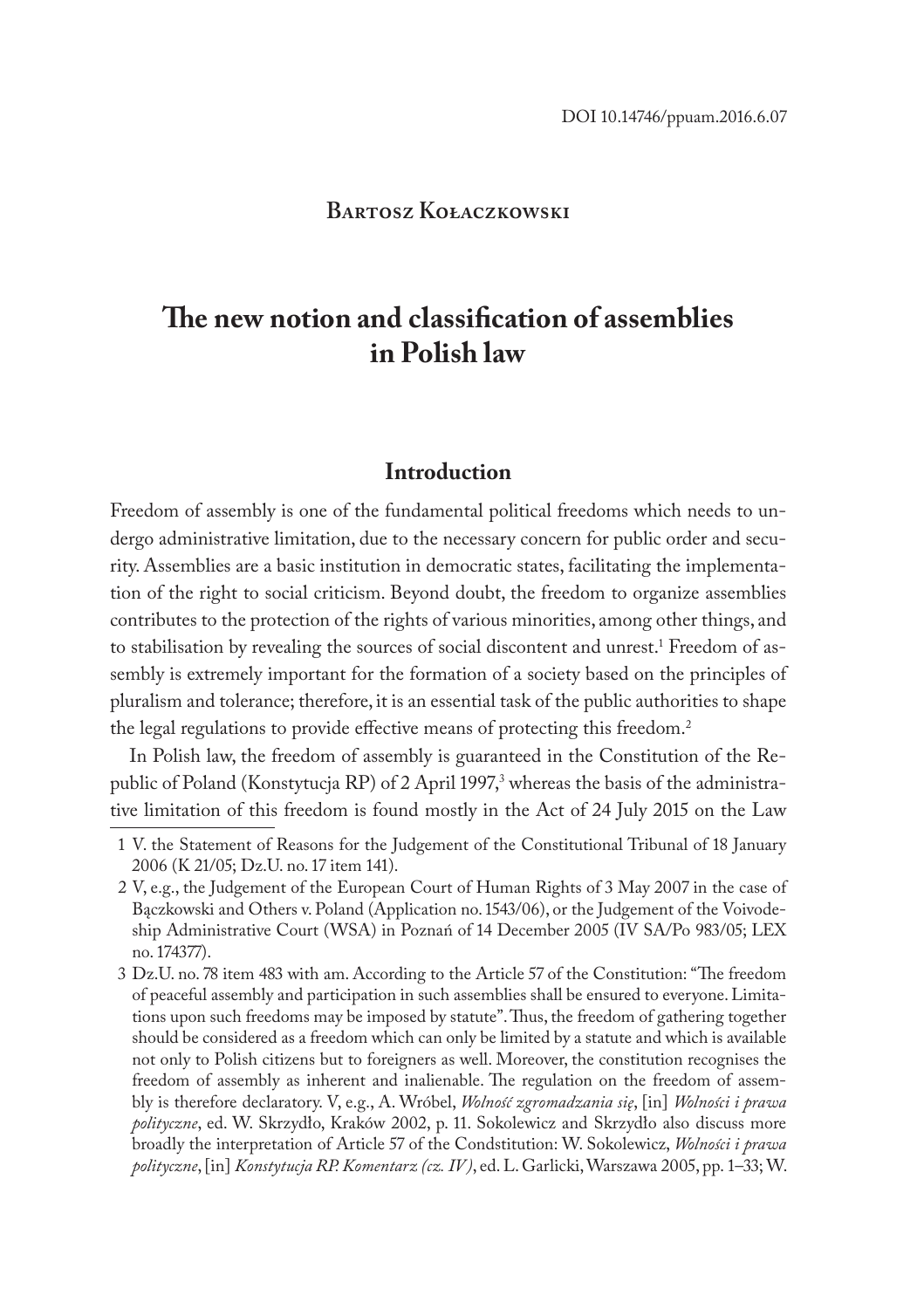of Assemblies,<sup>4</sup> which on 14 October 2015 replaced the Act of 5 July 1990 on the Law of Assemblies,<sup>5</sup> which had been in force for 25 years. The new law on assemblies introduced a number of entirely new solutions, which can be considered as very important. The new way of defining an assembly as well as introducing new kinds and divisions of these forms of social activity are noteworthy. Therefore, the aim of the discussion in this paper is the analysis and evaluation of the new regulation on assembly. To fulfil this goal, further discussion will be divided into two parts: the analysis of the notion of assembly will be taken up in the first, while in the second one the discussed matter will be the classification of assemblies.

# **The notion of assembly**

The main issue associated with virtually any institution of administrative law is how to define it and, in particular, the question of its legal definition – provided it has been created. Such a definition was formulated both in the previous Act of 1990 and in the legislation currently in force. Before the new law came into force, an assembly was considered to be: "a gathering of at least 15 people, convened in order to confer over an issue or with an aim to express jointly their position" [Article 1(2) of the Act of 5 July 1990]. Criticism of this definition, for being overly narrow and for arbitrarily setting the number of participants, was relatively common.<sup>6</sup> The epitome of this criticism is found in the reflections in the Application of the Ombudsman of 4 March 20137 and in the Judgement of the Constitutional Tribunal of 18 September 2014, which was in part the result of the former.8 The Ombudsman emphasized, among other things, the arbitrary nature in which the minimum number of people whose gathering was treated as an assembly was defined,. The Tribunal agreed with the Ombudsman's objections and declared the placing of the number in the definition of assembly as unconstitutional. The statement of reasons stressed, e.g., that "the statutory definition of assembly as a gathering comprised of at least 15 people introduces a structural component not provided in the Constitution. Peaceful gatherings, whose number of participants does not meet this criterion, are also

Skrzydło, *Komentarz do art. 57 Konstytucji Rzeczypospolitej Polskiej*, [in] W. Skrzydło, *Konstytucja Rzeczypospolitej Polskiej. Komentarz,* Kraków 2002, p. 68.

<sup>4</sup> Prawo o zgromadzeniach; Dz.U. item 1485.

<sup>5</sup> Consolidated text, Dz.U. 2013 item 397 with am.

<sup>6</sup> V. more: B. Kołaczkowski, *Kształtowanie się regulacji prawnych zgromadzeń w Polsce oraz w wybranych krajach o anglosaskiej tradycji prawnej*, Warszawa 2014, pp. 86–88.

<sup>7</sup> Application RPO714908I/12/ST/KM; the application is available at the Polish Ombudsman's official website: https://www.rpo.gov.pl/sites/default/files/Wniosek\_do\_TK\_04032013. pdf [access: 30.01.2016].

<sup>8</sup> Dz.U. item 1327.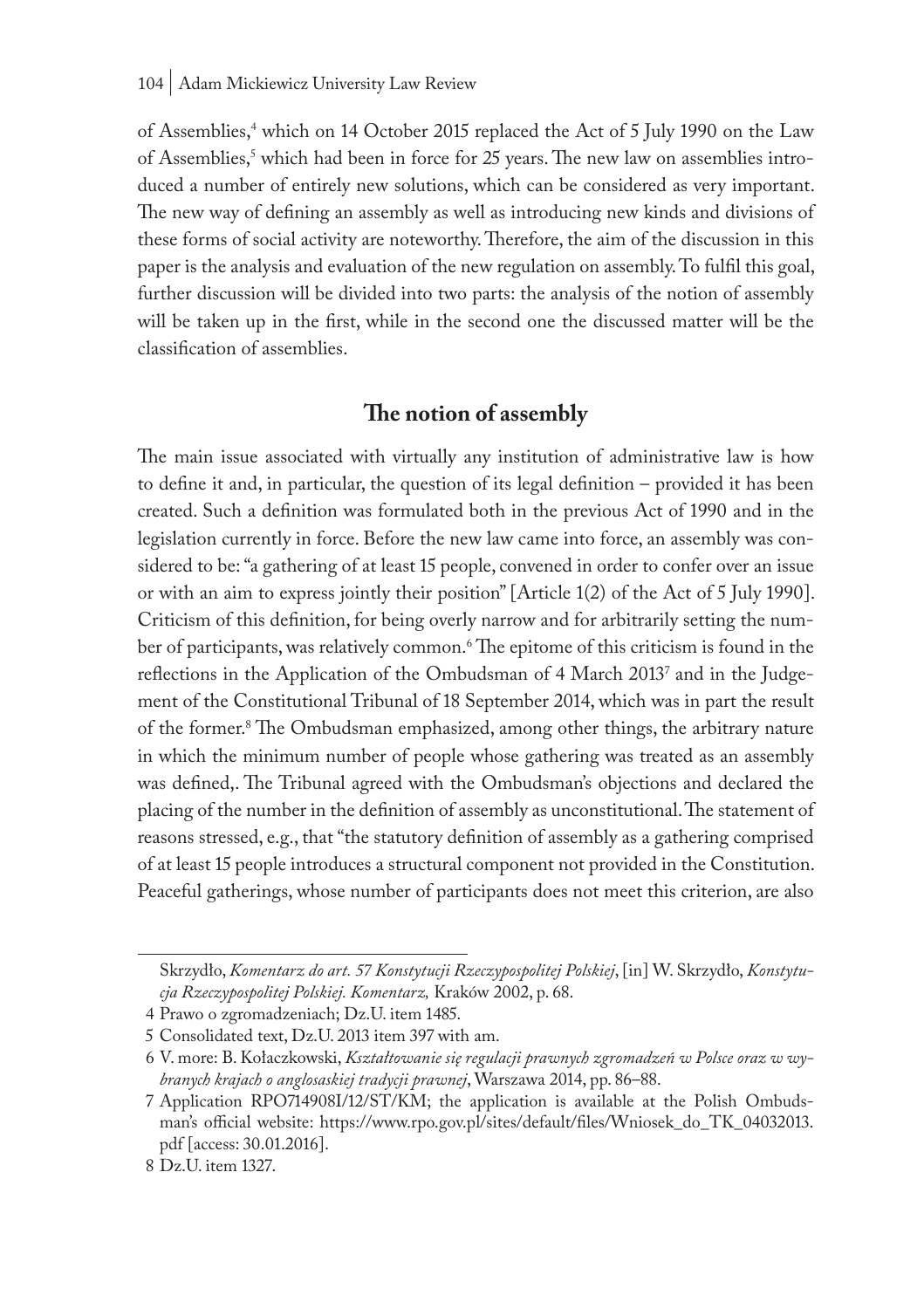public assemblies." According to the tribunal, "adopting the premise of the number of participants is not a necessary limitation in a democratic state."

The above concerns were taken into account, and the new act refrained from setting the minimum number of participants of assembly. Currently, an assembly is "a gathering of people in open space available to people not specified by name in a specific location, convened in order to confer over an issue or with an aim to express jointly their position" [Article 3(1) of the Law of Assemblies Act].9 Unfortunately, another component of the definition of assembly, just as questionable as the number of participants – defining the goal of the assembly – was not abandoned. This component is fiercely criticised by the author of this paper. For it is not possible to precisely state the range of acceptable aims which make gatherings into assemblies under the Act.<sup>10</sup> It is equally important that in the light of the case-law no public authority in Poland has the power to evaluate the aims specified in the notification of the assembly and issue decisions forbidding it on such a basis anyway. Such an evaluation *"*directly violates the essence of the freedom and political right, guaranteed by the Constitution, to organize and participate in peaceful assemblies."11 As can be seen, indicating the aim of an assembly in its definition is both unnecessary and illogical. It is also worth pointing out that the aim of an assembly is irrelevant from the perspective of the guarantees of the freedom of assembly in the majority of the legal systems analysed by the author.<sup>12</sup>

## **Classification of assemblies**

The most accurate division of assemblies seems to be based on the form of decision of a public authority regarding the possibility of organising the assembly. In Polish law this division is quite complicated, particularly following the far-reaching changes introduced by the new Law of Assemblies Act. It is now possible to distinguish:

- assemblies which require only notice and the silent acceptance of the public authority competent to accept it;
- spontaneous assemblies which do not require notice;
- assemblies which require obtaining prior authorisation;

<sup>9</sup> Ustawa Prawo o zgromadzeniach.

<sup>10</sup> Perhaps the greatest issue is the answer to the question of whether discussion of private maters can be the aim of an assembly. Literary sources say that in spite of an assembly being public, private matters fall within the range of aims of assembly. V, e.g., H.E. Zadrożniak, *Zgromadzenia publiczne jako forma udziału obywateli w życiu społecznym*, "Samorząd Terytorialny" 2009, no. 5, p. 64. V. more: B. Kołaczkowski, *op. cit.*, pp. 87–88.

<sup>11</sup> Judgement of the WSA in Warsaw of 5 October 2010 (VII SA/Wa 1856/10, Lex no. 760065).

<sup>12</sup> The countries where the aim of an assembly is not relevant include the United Kingdom, the USA, or India (more in: B. Kołaczkowski, *op. cit.*, p. 242 ff.).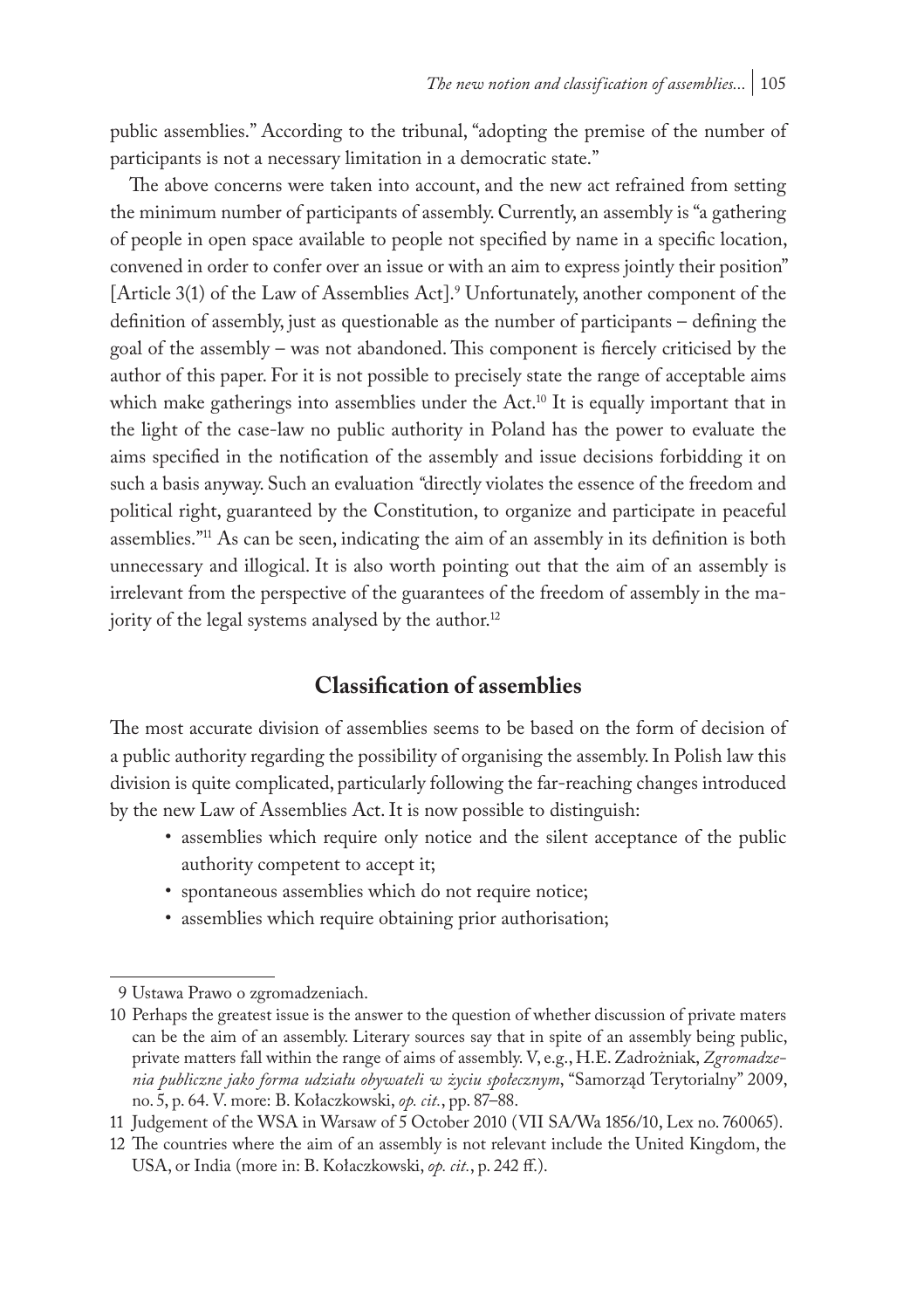• assemblies in the case of which it is necessary to agree upon the time and place of the assembly with the road operator.

A very important division, and entirely new in Poland, is the additional distinction of assemblies which only require notice into assemblies associated with possible obstructions of the traffic flow and assemblies which do not cause such obstructions, especially changes in the organisation of traffic; in the latter case, it is not possible to issue a decision prohibiting such an assembly.

#### **Ad. A) Assemblies which only require notice**

The most basic assemblies in Poland are the assemblies which only require notice. Therefore, in the case of these assemblies, the administrative limitation is reduced to silent acceptance or, possibly, issuing a decision which prohibits the given assembly.13 In the light of Article 7(1) of the Law of Assemblies Act, the organiser of an assembly shall notify the communal authorities of an intent to organise an assembly in such a way that the notification should arrive at the authority, as a rule, no earlier than 30 days and no later than 6 day before the planned assembly date. It is worth noting that before the new act came into force, an assembly had to be reported no later than 3 workdays and no earlier than 30 days before the assembly date [Article 7(1) of the Act of 5 July 1990]. Another significant change is the introduction of the so-called simplified procedure (Article 21–26 of the Law of Assemblies Act), which comes down to the fact that, among other things, if the organiser considers that the planned assembly will not lead to an obstruction of the traffic flow or, in particular, lead to changes in its organisation, the organiser notifies not the head of the commune (mayor or city president) – as is the case with the assemblies reported under the general rules – but the appropriate communal (municipal) crisis management centre or, if the latter has not been established, the voivodeship crisis management centre no earlier than 30 days and no later than 3 days before the planned assembly date [Article 21 and Article 22(1) of the Act]. This novelty is fundamentally important, since assemblies are differentiated here by the criterion of specific use of a public road. It has to be stressed that placing assemblies within the groups associated or not associated with a specific use of a road has many more significant consequences than just the time frame within which it has to be reported: for the possibility of issuing a decision prohibiting the assembly has been withdrawn unless the assembly is tied to

<sup>13</sup> As stressed in the case-law, the "subjection [of assemblies – B.K.] to an authorisation procedure does not normally encroach upon the essence of the right." Decision of the European Court of Human Rights of 10 October 1979 in the case of Rassemblement Jurassien and Unité Jurassienne v. Switzerland (Application no. 8191/78).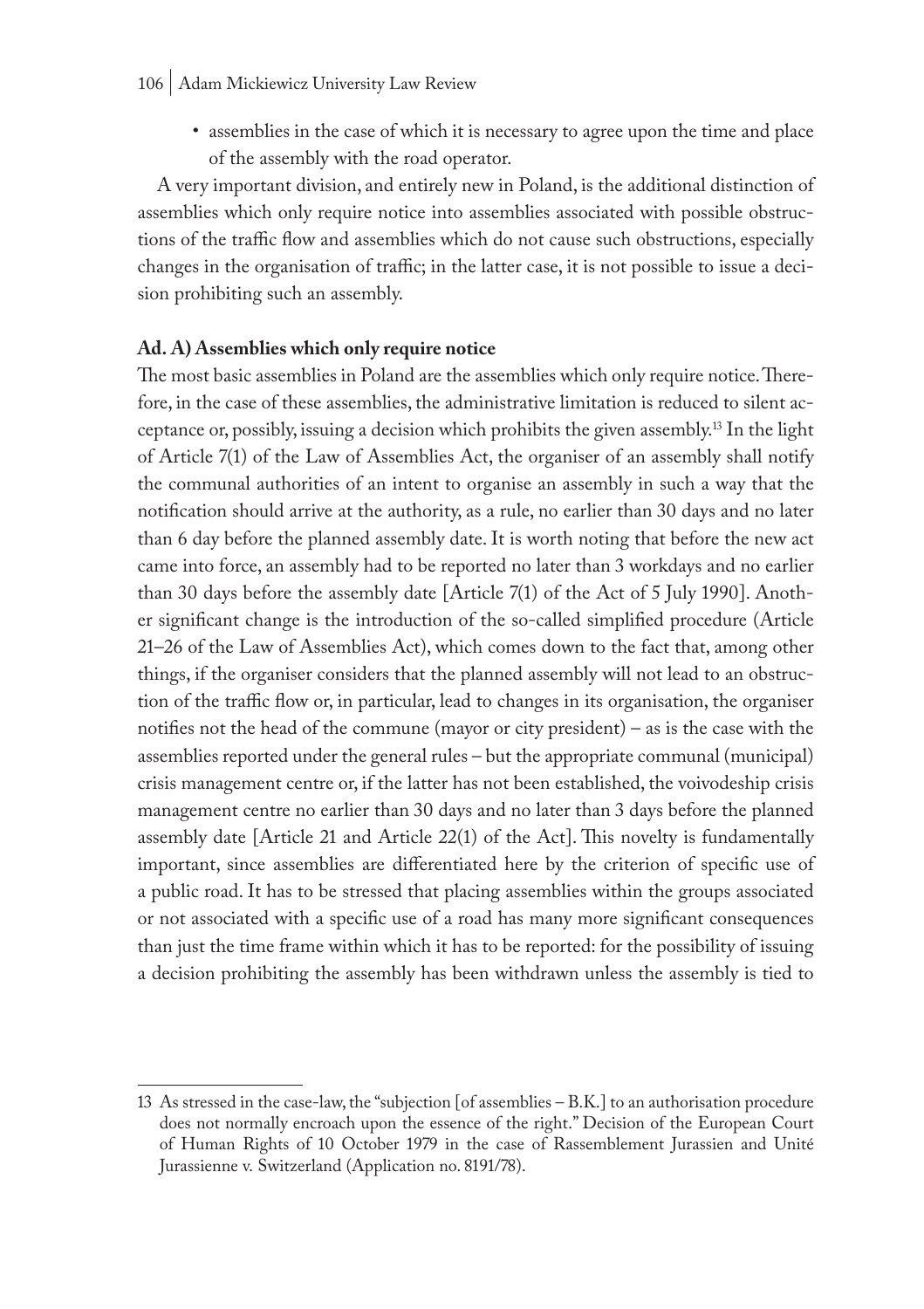obstructions in the traffic flow. Currently, such a decision can be issued only in the case of assemblies which may cause disruptions of the traffic flow.<sup>14</sup>

#### **Ad. B) Spontaneous assemblies which do not require a notice**

Spontaneous assemblies are an entirely new type of assembly in Poland. This form of exercising the freedom of assembly is extremely important, since spontaneity is sometimes the only guarantee of successful criticism, protest, or actively drawing the attention of the public to a given issue.15 It is worth mentioning that while the Act of 1990 did not regulate such assemblies, and therefore they were not an "officially" recognised category of assemblies, it had previously been inferred from the case-law that spontaneous assemblies could not be considered illegal.<sup>16</sup> Moreover, the lack of appropriate regulation was contrary to the guidelines of the Office for Democratic Institutions and Human Rights of the Organisation of Security and Cooperation in Europe and the European Commission for Democracy through Law of the Council of Europe on the freedom of peaceful assemblies of 2007.17

The introduction of the category of spontaneous assemblies was part of the "amendment package" brought by the Law of Assemblies Act of 2015. This act contains not only provisions directly limiting such assemblies but also a definition of a spontaneous assembly. Thus, in line with the wording of Article 3(2) of the new Law of Assemblies Act, a spontaneous assembly is "an assembly taking place in connection with a sudden event in the public sphere which could not be predicted earlier, and when holding it at another time would be inappropriate or of little significance from the perspective of the public debate." As can be seen, a spontaneous assembly must be connected to "an event in the public sphere," therefore the so-called "flash mobs" – crowds in public places where people unknown to one another gather in order to perform a short happening or event – cannot be considered as spontaneous assemblies. Again, there is some doubt here regarding the scope of the definition. While this time it involves the definition of

<sup>14</sup> The decision prohibiting an assembly is issued no later than 96 hours before the planned assembly date when, among other things, the aim of the assembly disrupts peacefulness, or when holding the assembly may endanger the life or health of people, or property in significant quantities, including when the danger has not been alleviated in the case of competing assemblies (Article 14 of the Law of Assemblies Act of 2015).

<sup>15</sup> A. Bodnar, M. Ziółkowski, "Zgromadzenia spontaniczne", *Państwo i Prawo* 2008, no. 5, p. 41.

<sup>16</sup> Cf., e.g., the Judgement of the European Court of Human Rights of 17 July 2007 in the case of Bukta and Others v. Hungary (Application no. 25691/04), or the Judgement of the Polish Constitutional Tribunal of 10 July 2008 (P15/08; Dz.U. no. 131 item 838).

<sup>17</sup> ODIHR – Venice Commission Guidelines on Freedom of Peaceful Assembly; the complete English 2nd edition of the document can be found online: http://www.hrea.org/erc/Library/ display\_doc.php?url=http%3A%2F%2Fwww.osce.org%2Ffiles%2Fdocuments%2F4%2F0% 2F73405.pdf&external=N [access: 30.01.2016]; further: guidelines of the Office for Democratic Institutions.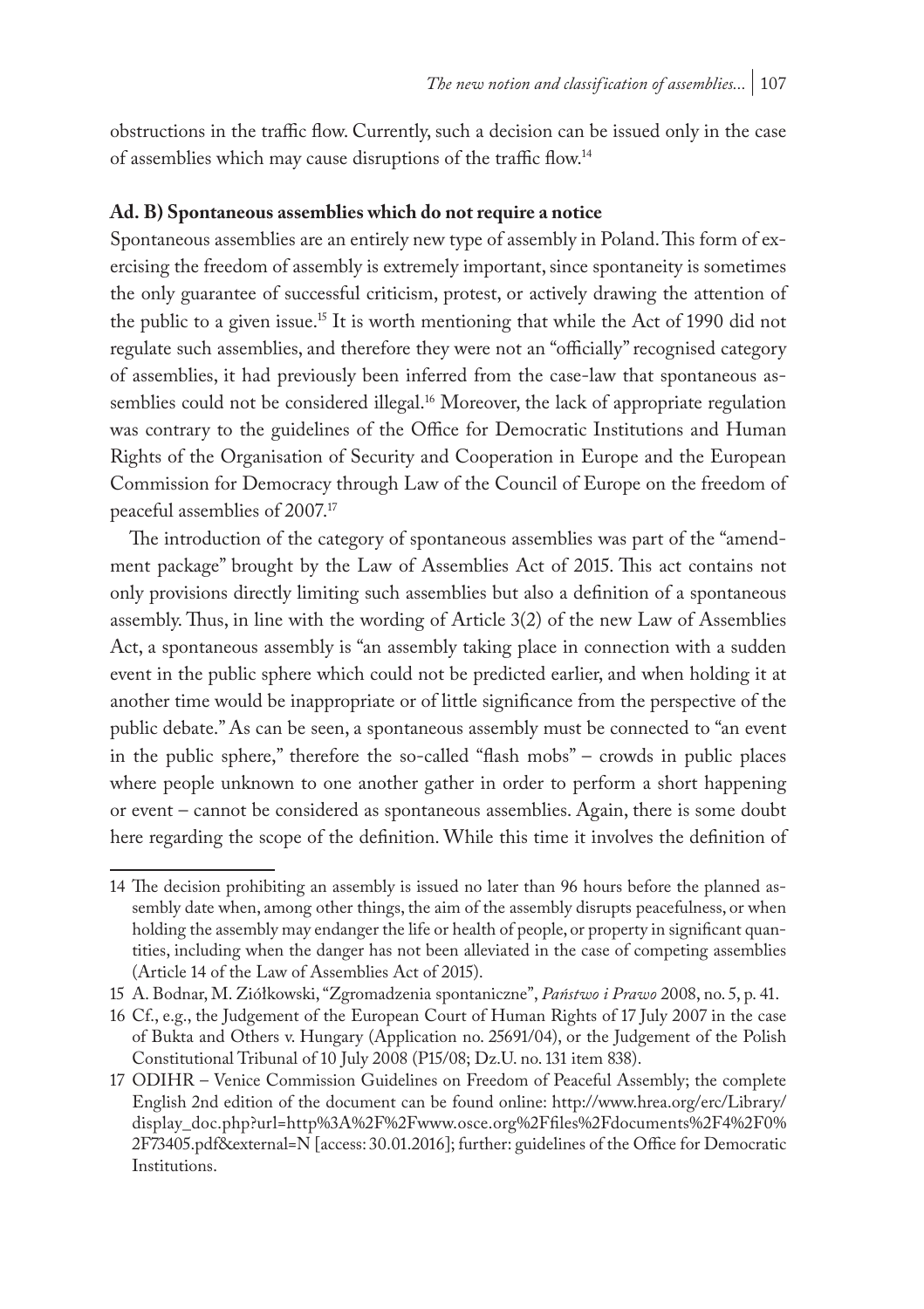spontaneous assembly, the doubt is of similar nature and concerns the "persistence" of the legislator in stressing the aim of the assembly.

The prize for recognising spontaneous assemblies as legal is the increased control over this form of social activity, necessary to ensure safety and public order. Namely, it is the officer directing the police operations and not a delegated representative of the authorities who can dissolve the assembly, which drastically simplifies matters. The police officer can dissolve a spontaneous assembly [Article 28(1) of the Law of Assemblies Act]:

- when the course of the assembly endangers the life or health of people, large quantities of property, or causes a significant threat to safety or public order;
- when the assembly causes significant threat to the safety or order of traffic on a public road;
- when the participants of the assembly disturb other assemblies (Article 27 of the Act of 2015).

It is worth noting that the new legislation does not include any regulations regarding the organiser or leader of an assembly. It is understandable, however, as the lack of organiser and leader is a constitutive component of a spontaneous assembly.18

#### **Ad. C) Assemblies which require obtaining prior authorisation**

There are locations where the administrative limitation of assemblies has to be particularly thorough and this is expressed through the necessity of obtaining permission for an assembly. It is due to the unique character of such locations or the necessity of particular concern for safety and public order. Currently in Poland, assemblies organised at the sites of the so-called Monuments of the Holocaust and at the premises of higher education institutions require permission.

In line with the wording of Article 1(1) of the Act of 7 May on the Protection of the Areas of the Former Nazi Extermination Camps,<sup>19</sup> the areas of the former Nazi extermination camps were recognised as Monuments of the Holocaust. The following locations are now Monuments of the Holocaust:

- The Monument to Martyrdom in Oświęcim,
- The Monument to Martyrdom in Majdanek,
- The "Stutthof" Museum in Sztutowo,
- The Gross-Rosen Museum in Rogoźnica,
- The Mausoleum of Struggle and Martyrdom in Treblinka,
- The Museum of the former Extermination Camp in Chełmno-on-Ner,

<sup>18</sup> V. the ruling of the Federal Constitutional Court of Germany of 14 May 1985 in the Brokdorf case (1 BvR 233, 341/81; as quoted in: A. Bodnar, M. Ziółkowski, *op. cit.*, p. 38).

<sup>19</sup> Ustawa o ochronie terenów byłych hitlerowskich obozów zagłady; consolidated text Dz.U. 2015 item 2120.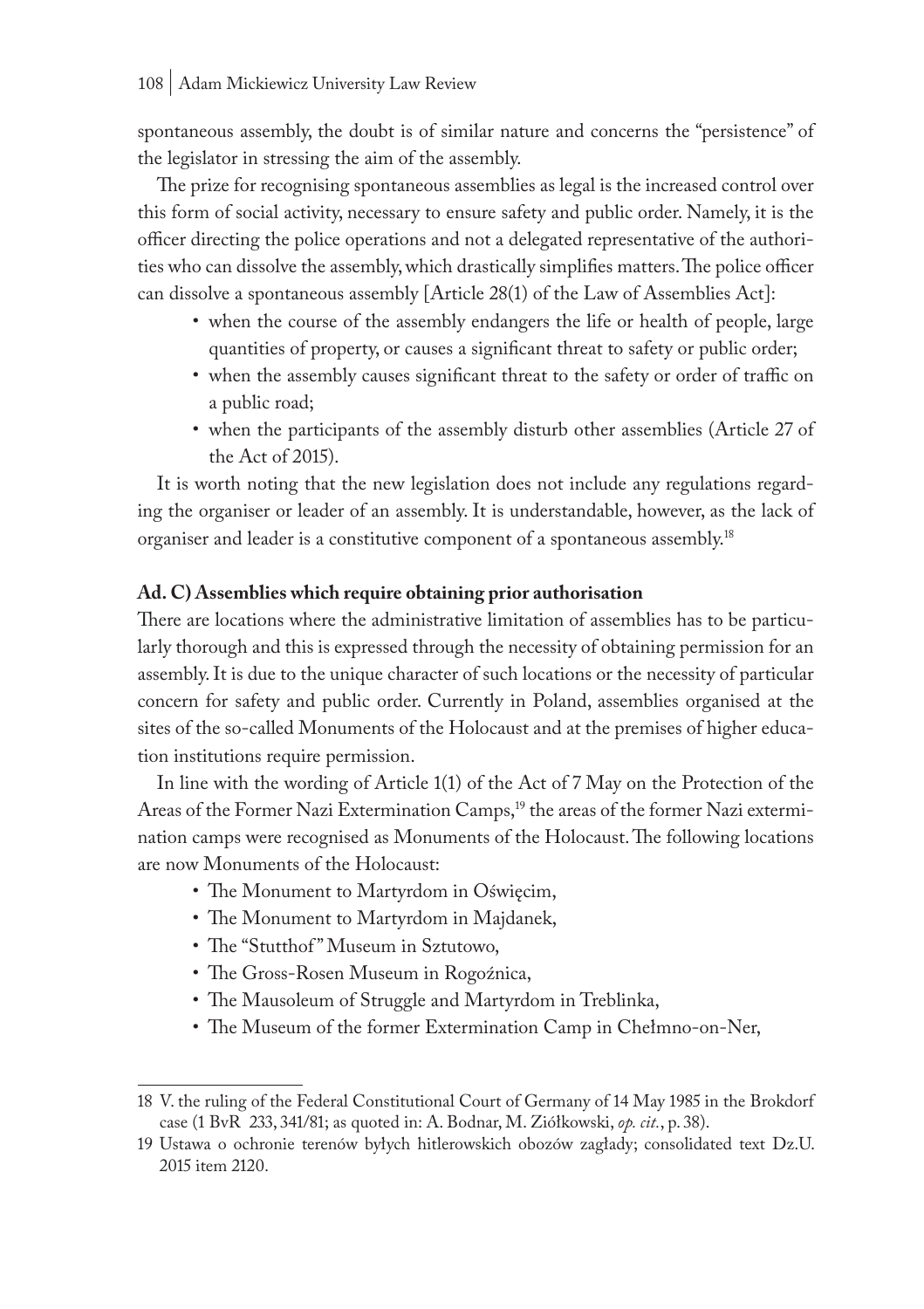- The Museum of the former Extermination Camp in Sobibór,
- The former Extermination Camp in Bełżec.

The depth of the administrative limitation of assemblies in the area of Monuments of the Holocaust is expressed, above all, in the obligation to obtain permission from the voivode to organise an assembly. Such permission is issued in the form of an administrative decision (Article 7 of the Act on the Protection of the Areas of teh former Nazi Extermination Camps<sup>20</sup>). Also, the application for permission for assembly has to be filed much earlier than in the case of a notification (for assemblies organised at other locations). Such an application is filed no later than 30 days before the date of the assembly, while an application which is submitted late is left unprocessed, which the voivode declares as a decision [Article 7(2) of the Act]. The aforementioned application should contain information similar to the notification of an assembly at another location [Article 7(3) of the Act]. Since 14 October 2015, this application should also include the written permission of the entity holding the legal right to property in the area of the Monument of the Holocaust, or in its protection zone for holding the assembly on that property [Article 7(3A) of the Act (added by Article 31 pt. 1 of the new Law of Assemblies Act)]. The legislator also defined the specific circumstances which justify issuing the decision denying permission for an assembly in the area of a Monument of the Holocaust [Article 7(4) of the Act]. Some of the circumstances are the same as the circumstances justifying issuing a decision prohibiting an assembly at other locations; however, the legislator formulates additional circumstances related to the character of the place where the assembly is planned: there is a possibility of denying permission for an assembly if "the aim of or holding the assembly might infringe upon the dignity or character of a Monument of the Holocaust," and also when the entity holding the rights to a property in the area of the Monument of the Holocaust or in its protection zone did not agree to an assembly on that property. As can be seen, the first of these circumstances is quite evaluative: the authority freely evaluates the actual state of affairs and, in a great number of circumstances, has the opportunity to deny the decision permitting the assembly. The scope of freedom of decision attributed to the voivode is incomparably greater than in the case when the potential decision is issued on the basis of general provisions.21 It is also worth adding here that a decision to dissolve an assembly issued by the voivode's representative delegated to the assembly is equally evaluative: such a decision can be issued, e.g., when the course of the assembly might infringe upon the dignity or character of a Monument of the Holocaust [Article 7(9) of the Act].

<sup>20</sup> Ustawa o ochronie terenów byłych hitlerowskich obozów zagłady.

<sup>21</sup> For more on the evaluative character of the circumstances justifying the issuing of decisions which justify denying permission for an assembly in a Monument of the Holocaust area: B. Kołaczkowski, *op. cit.*, pp. 187–190.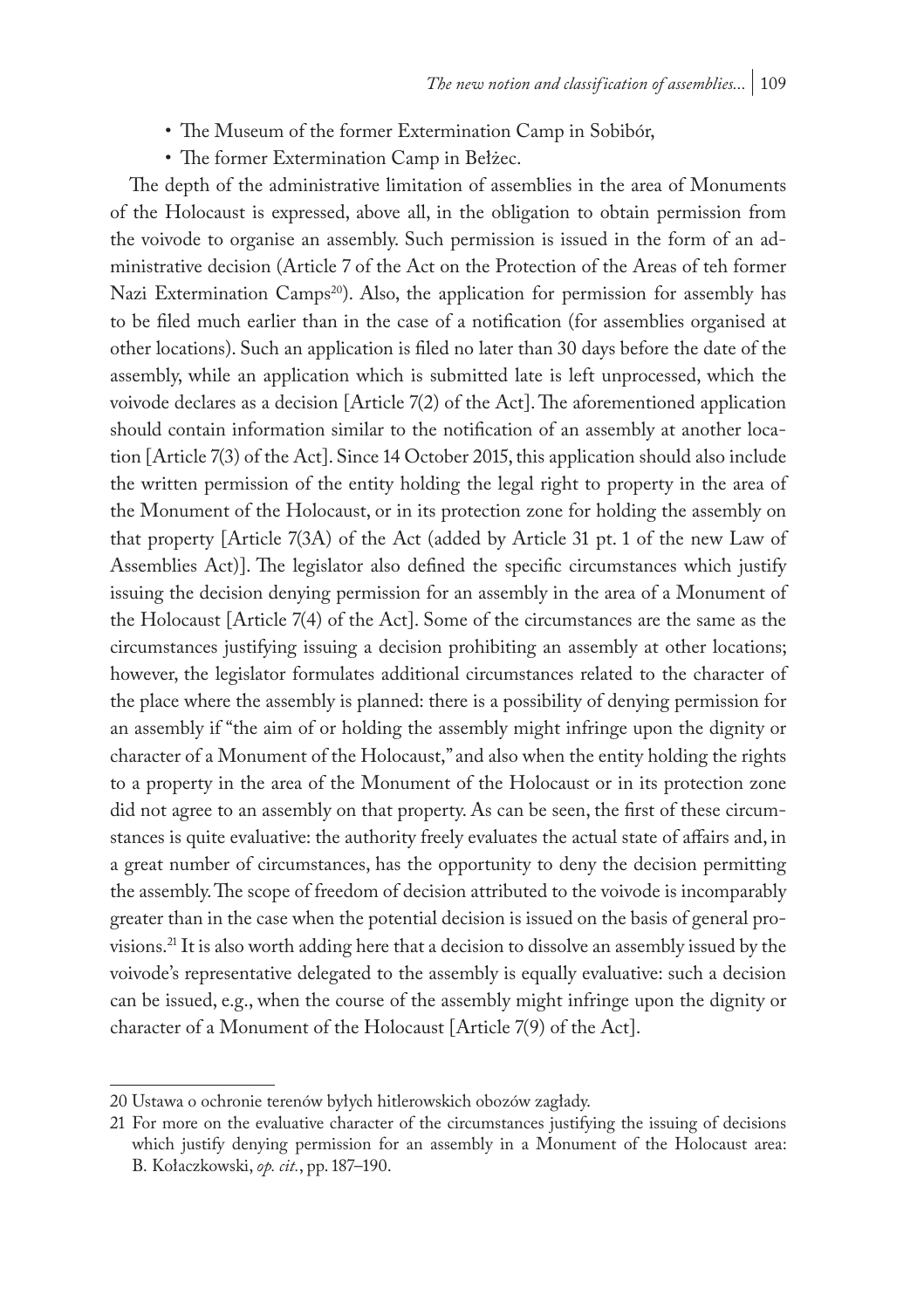#### 110 | Adam Mickiewicz University Law Review

As mentioned before, assemblies on the premises of higher education institutions also require permission. The organisation of such assemblies is regulated by the provisions of the Law on Higher Education Act of 27 July 2005.<sup>22</sup> The pertinent regulation is found in Article 230(1) of the Act. It gives the right to organise assemblies at the premises of the higher education institution to its employees, doctoral students, and students. Therefore, holding an assembly in line with the law requires previous permission from the rector; the rector is required to issue a decision forbidding an assembly or to refuse permission for an assembly "if the aims or programme of the assembly violate provisions of the law" [Article 230(3)]. The rector also has similar security competencies to communal authorities, regarding the participants of a public assembly. Just like the head of a commune (mayor, or city president), the rector can delegate to the assembly his representative who, having notified the organisers, dissolves the assembly if its progress is in contravention of the law [Article 230(7)]. It should be added that the organisers are required to notify the rector of their intent to organise an assembly at least 24 hours before the beginning of the assembly; however, in situations justified by the "urgency of the situation", the rector may receive notice delivered within a shorter period  $[Article 230(2)]^{23}$ 

# **Ad. D) Assemblies in the case of which it is necessary to agree upon the time and place of the assembly with the road operator**

Agreement as a form of limitation of assemblies appears in Poland in the context of religious assemblies taking place on public roads. The organisation of religious assemblies is mostly regulated by the Act of 17 May 1989 on the relations between State and the Catholic Church in the Republic of Poland.24 The regulations related to the public exercise of worship are contained in numerous laws which define the relations between the state and other churches and religious organisations too, yet their content is similar to the solutions adopted in the Act on the relations between State and the Catholic Church in the Republic of Poland.<sup>25</sup> Namely, under Article  $15(2)(2)$  of the Act on the relations

<sup>22</sup> Prawo o szkolnictwie wyższym; consolidated text: Dz.U. 2012 item 572 with am.

<sup>23</sup> More about assemblies in the area of extermination camps: B. Kołaczkowski, *op. cit.*, pp. 185–190.

<sup>24</sup> Ustawa o stosunku Państwa do Kościoła katolickiego w Rzeczypospolitej Polskiej; consolidated text: Dz.U. 2013 item 1169 with am.

<sup>25</sup> Cf. Article 13 of the Act of 4 July 1991 on the relations between State and the Polish Autocephalous Orthodox Church (Polish ustawa o stosunku Państwa do Polskiego Autokefalicznego Kościoła Prawosławnego; consolidated text: Dz.U. 2014 item 1726); Article 11 of the Act of 30 June 1995 on the relations between State and the Evangelical-Methodist Church in the Republic of Poland (Polish ustawa o stosunku Państwa do Kościoła Ewangelicko-Metodystycznego w Rzeczypospolitej Polskiej; consolidated text Dz.U. 2014 item 1712); Article 10 of the Act of 30 June 1995 on the relations between State and the Christian Baptist Church in the Republic of Poland (Polish ustawa o stosunku Państwa do Kościoła Chrześcijan Baptystów w Rzeczypospolitej Polskiej; consolidated text Dz.U. 2015 item 169); Article 10 of the Act of 30 June 1995 on the relations between State and the Seventh-Day Adventists Church in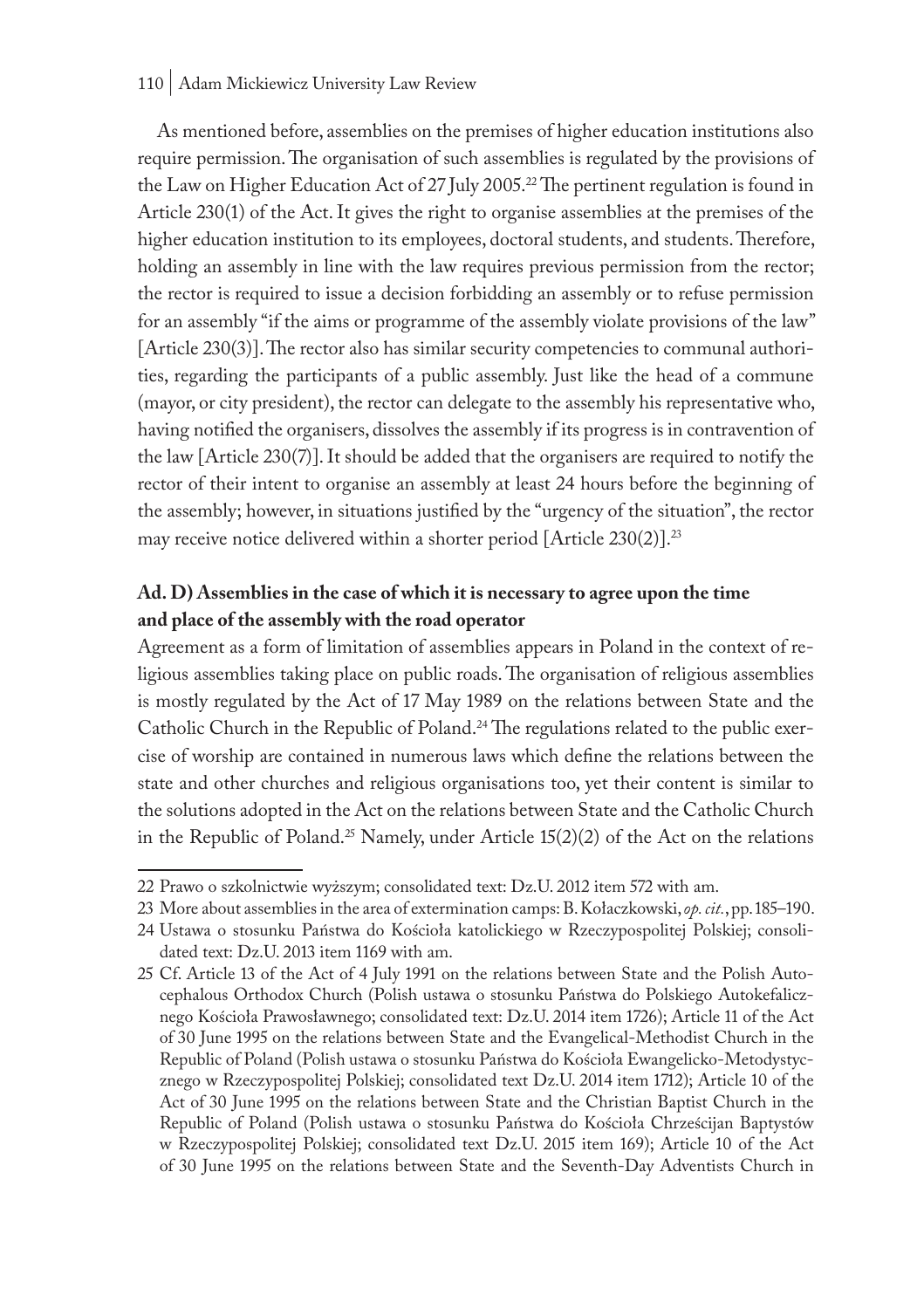between State and the Catholic Church in the Republic of Poland: "public exercise of worship on public roads, squares, and in public service buildings are subject to agreement with the appropriate supervising authority or one authorised to administrate them." This provision is further developed in art. 16, stating that the organisation of processions, pilgrimages, and other religious events on public roads requires an agreement with the appropriate governmental or local authorities regarding traffic security. Whereas funeral processions can be held "according to the local custom." It is worth noting here that the first sentence of Article 15(2) introduces a general rule according to which public exercise of worship does not require any notice. Therefore, it can be considered that religious assemblies, unless they take place on roads or in public squares, do not require notice and thus are not subjected to any limitation.

It should be added that the legal status of churches and other religious organisations, not regulated by separate laws, is still shaped by the provisions of the Act of 17 May 1989 on the Guarantees for the Freedom of Conscience and Religion.<sup>26</sup> As provided by Article 19(2)(14) of the Act, these communities may establish: "organisations to carry out activities for religious formation, public cult, and prevention of social pathologies and their consequences." Most interestingly, the provisions of the Law of Assemblies Act are applied to these organisations "only in the scope of gatherings on public roads, squares and in public service buildings" [Article 29(1) of the Act], therefore they do not have to agree on the time and place of the assembly with the appropriate authority, and are not required to notify in the case of organising assemblies in other locations.

# **Conclusion**

The administrative law regulation of assemblies in Poland was significantly modified by the Act of 25 July 2015 on the Law of Assemblies coming into force. As mentioned in

the Republic of Poland (Polish ustawa o stosunku Państwa do Kościoła Adwentystów Dnia Siódmego w Rzeczypospolitej Polskiej; consolidated text Dz.U. 2014 item 1889); Article 9 of the Act of 30 June 1995 on the relations between State and the Polish-Catholic Church in the Republic of Poland (Polish ustawa o stosunku Państwa do Kościoła Polskokatolickiego w Rzeczypospolitej Polskiej; consolidated text Dz.U. 2014 item 1599); Article 8 of the Act of 20 February 1997 on the relations between State and the Catholic Mariavite Church in the Republic of Poland (Polish ustawa o stosunku Państwa do Kościoła Katolickiego Mariawitów w Rzeczypospolitej Polskiej; consolidated text Dz.U. 2015 item 44); Article 8 of the Act of 20 February 1997 on the relations between State and the Old-Catholic Mariavite Church in the Republic of Poland (Polish ustawa o stosunku Państwa do Kościoła Starokatolickiego Mariawitów w Rzeczypospolitej Polskiej; consolidated text Dz.U. 2015 item 14); Article 11 of the Act of 20 February 1997 on the relations between State and the Pentecosta Church in the Republic of Poland (Polish ustawa o stosunku Państwa do Kościoła Zielonoświątkowego w Rzeczypospolitej Polskiej; consolidated text Dz.U. 2015 item 13);

<sup>26</sup> Consolidated text Dz.U. 2005 no. 231 item 1965 with am.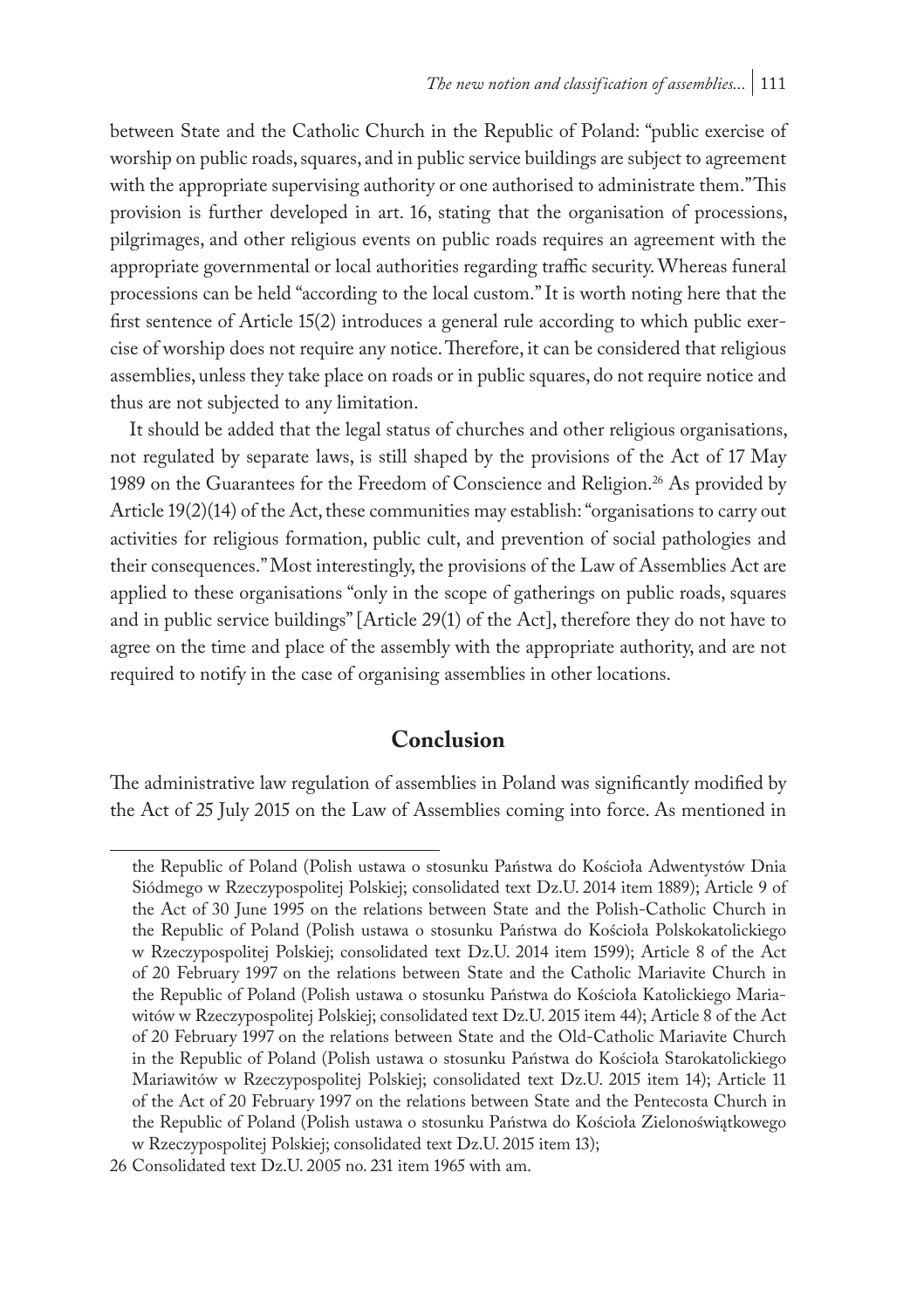the introduction, the changes involved, among other things, the notion and classification of assemblies. Alas, the evaluation of the introduced changes is deeply ambivalent: some of them can be considered as very good, while others give rise to serious doubts. That is, in defining the assembly, the legislator was right to refrain from specifying the minimum of participants. Still, however, the statutory notion of assembly includes the dubious aim component, absent from the legislations of other countries, which even has to be specified in the notification of an assembly, a requirement that not only excessively restricts the freedom of assemblies but – as has been shown in this paper – is illogical as well.

An equally equivocal evaluation seems appropriate in the case of the new classification of assemblies. Namely, the distinction in the depth of administrative limitation introduced by the new law (in the group of assemblies which only require notification) depending on the location where the assembly takes place should be generally considered as positive. Currently, this regulation is less severe in the case of assemblies which do not disrupt road traffic in any way and, in particular, do not require changes in its organisation. There is another concern here, however, namely that the changes may have gone too far: for, in the case of assemblies not associated with any specific use of a public road, the possibility of issuing a decision prohibiting the assembly has been entirely eliminated. Regardless of the general caveat associated with the question of whether the state should withdraw to such an extent from a regulation ensuring public safety and order, as a result of this change, the limitations regarding counter-protests were deemed unreasonable. Indeed, it is not currently possible to prevent the organisation of competing assemblies, unless they are to be held on roads.

Beyond any doubt, the inclusion of spontaneous assemblies into the list of legally regulated assemblies should be considered as positive. The lack of provisions for this category of assemblies in the previous Law of Assemblies Act was unfathomable, not only since the legality of such assemblies was stressed in the case-law, but also due to the long-standing discrepancy between the Polish regulations and the guidelines of the Office for Democratic Institutions on the freedom of peaceful assemblies of 2007.

In summarising the paper, it might also be worth expressing a number of detailed reflections on the issue, only rarely analysed in Polish sources, of assemblies which require obtaining prior permission (assemblies in the areas of Monuments of the Holocaust and in the premises of higher education institutions) as well as those where agreement with the operator of the road regarding the time and place of the assembly is necessary (some of the religious assemblies). To wit, it must be stressed that the regulation of assemblies in the areas of Monuments of the Holocaust is much stricter than the regulation in general. First of all, the limitation of assemblies in these particular locations takes the form of the aforementioned permission; moreover, the scope of the discretion of the authority regarding issuing the decision to deny such permission is much broader than is the case of issuing a decision prohibiting an assembly elsewhere. This strengthening of regulation,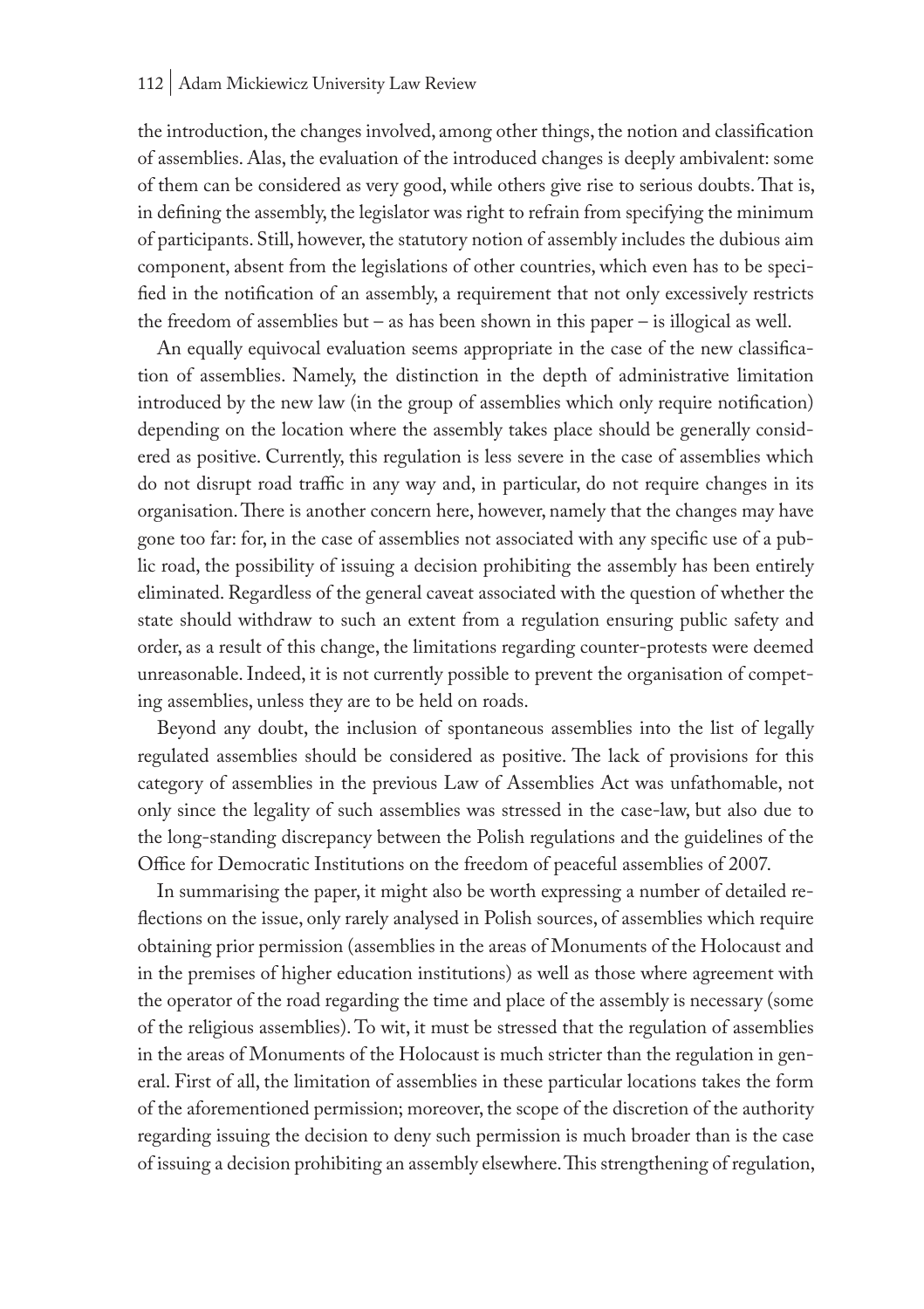however, is justified: beyond doubt, the obligation to maintain the dignity of the scenes of the greatest crimes is more important than the freedom of assembly. Conversely, what draws attention in the evaluation of the current regulation of assemblies in the premises of higher education institutions is the lack of precise regulation.<sup>27</sup> The biggest point of concern, however, is currently the legal regulation of religious assemblies. The distinction in the legal situation (regarding the ability to exercise the freedom of assembly) between the religious communities whose activities are not regulated by separate statutes and the situation of the churches and religious organisations for which such acts have been adopted should be deemed unacceptable. In fact, the churches and religious organisations whose legal status is based solely on the Act on the Guarantees for the Freedom of Conscience and Religion are in a privileged position: their assemblies are not subject to the general regulation of the Law of Assemblies Act. These entities are only limited in organising assemblies in the case of assemblies on roads, in which case they are only required to notify, whereas other religious organisations have to reach an agreement with the appropriate authority in the case of assemblies on roads.<sup>28</sup>

It should be stressed in conclusion that, unfortunately, the changes introduced in 2015 did not improve the general chaos in both the definition and classification of assemblies. An opportunity has been lost for a unification of regulations pertaining to all assemblies in a single act of law while eliminating at the same time the unnecessary category of assemblies which require agreement with an appropriate authority regarding the time and place of assembly. Moreover, the changes introduced in 2015 seem to be ill-considered and inconsistent. This indicates possible further changes in the administrative limitation of assemblies in the near future. One can only hope that these changes will be adequately prepared and may eliminate the errors mentioned in this paper.

#### **Literature**

Bodnar A., Ziółkowski M., *Zgromadzenia spontaniczne*, "Państwo i Prawo" 2008, no. 5.

Kołaczkowski B., *Kształtowanie się regulacji prawnych zgromadzeń w Polsce oraz w wybranych krajach o anglosaskiej tradycji prawnej*, Warszawa 2014.

Skrzydło W., *Komentarz do art. 57 Konstytucji Rzeczypospolitej Polskiej*, [in] idem, *Konstytucja Rzeczypospolitej Polskiej. Komentarz*, Kraków 2002.

- Sokolewicz W., *Wolności i prawa polityczne*, [in] *Konstytucja RP. Komentarz (cz. IV)*, ed. L. Garlicki, Warszawa 2005.
- Wróbel A., *Wolność zgromadzania się*, [in] *Wolności i prawa polityczne*, ed. W. Skrzydło, Kraków 2002.

<sup>27</sup> V. more: B. Kołaczkowski, *op. cit.*, pp. 183–184, 235.

<sup>28</sup> *Ibidem*, pp. 224–225, 240–241.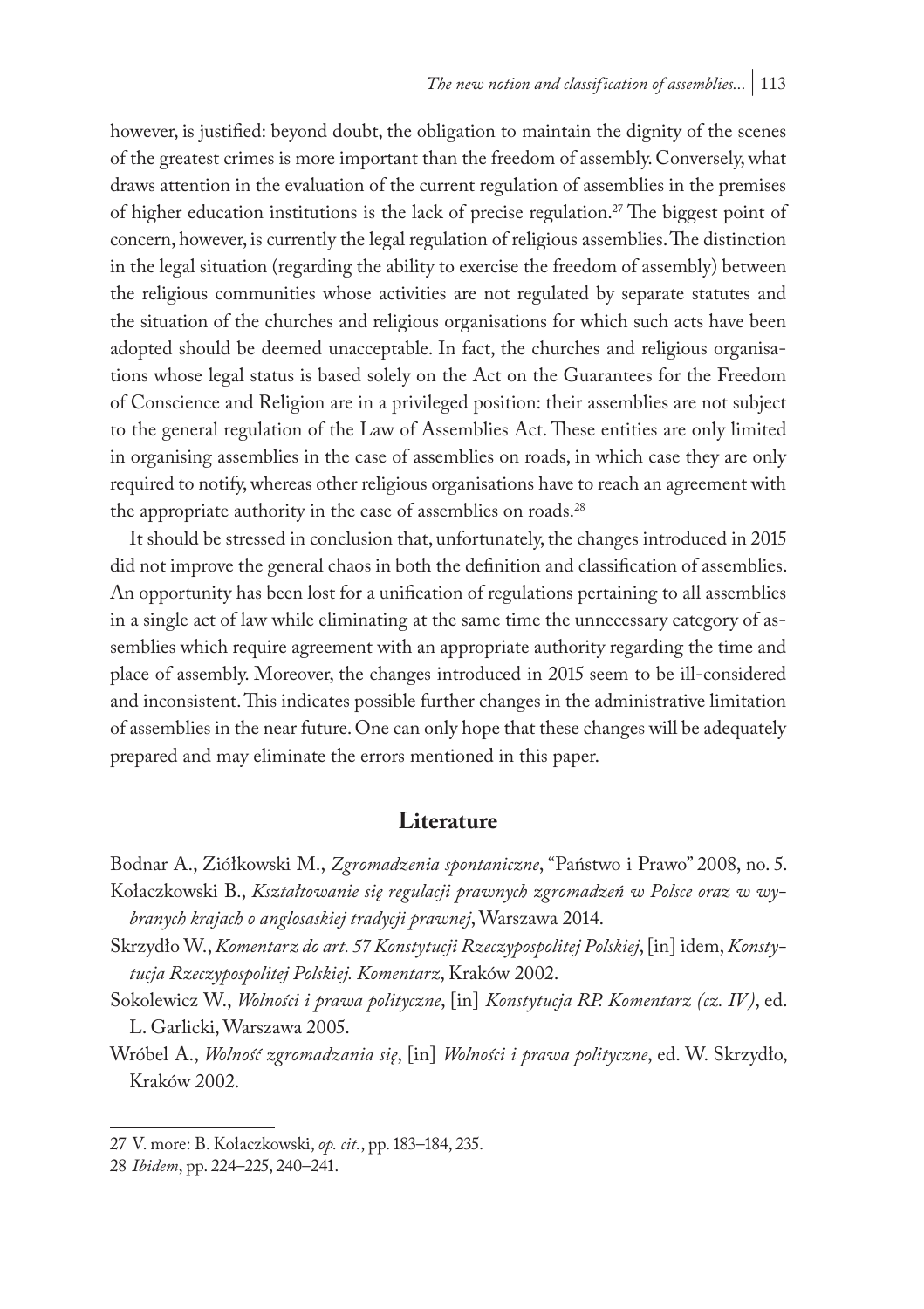- Zadrożniak H.E., *Zgromadzenia publiczne jako forma udziału obywateli w życiu społecznym*, "Samorząd Terytorialny" 2009, no. 5.
- Act of 17 May 1989 on the Guarantees for the Freedom of Conscience and Religion (consolidated text: Dz.U. 2005 no. 231 item 1965 with am.).
- Act of 17 May 1989 on the relations between State and the Catholic Church in the Republic of Poland (ustawa o stosunku Państwa do Kościoła katolickiego w Rzeczypospolitej Polskiej; consolidated text: Dz.U. 2013 item 1169 with am.).
- Act of 5 July 1990 on the Law of Assemblies (Prawo o zgromadzeniach; consolidated text: Dz.U. 2013 item 397 with am.).
- Act of 4 July 1991 on the relations between State and the Polish Autocephalous Orthodox Church (ustawa o stosunku Państwa do Polskiego Autokefalicznego Kościoła Prawosławnego; consolidated text: Dz.U. 2014 item 1726).
- Act of 30 June 1995 on the relations between State and the Christian Baptist Church in the Republic of Poland (ustawa o stosunku Państwa do Kościoła Chrześcijan Baptystów w Rzeczypospolitej Polskiej; consolidated text: Dz.U. 2015 item 169).
- Act of 30 June 1995 on the relations between State and the Evangelical-Methodist Church in the Republic of Poland (ustawa o stosunku Państwa do Kościoła Ewangelicko-Metodystycznego w Rzeczypospolitej Polskiej; consolidated text: Dz.U. 2014 item 1712).
- Act of 30 June 1995 on the relations between State and the Polish-Catholic Church in the Republic of Poland (ustawa o stosunku Państwa do Kościoła Polskokatolickiego w Rzeczypospolitej Polskiej; consolidated text: Dz.U. 2014 item 1599).
- Act of 30 June 1995 on the relations between State and the Seventh-Day Adventists Church in the Republic of Poland (ustawa o stosunku Państwa do Kościoła Adwentystów Dnia Siódmego w Rzeczypospolitej Polskiej; consolidated text: Dz.U. 2014, item 1889).
- Act of 20 February 1997 on the relations between State and the Catholic Mariavite Church in the Republic of Poland (ustawa o stosunku Państwa do Kościoła Katolickiego Mariawitów w Rzeczypospolitej Polskiej; consolidated text: Dz.U. 2015 item 44).
- Act of 20 February 1997 on the relations between State and the Old-Catholic Mariavite Church in the Republic of Poland (ustawa o stosunku Państwa do Kościoła Starokatolickiego Mariawitów w Rzeczypospolitej Polskiej; consolidated text: Dz.U. 2015 item 14).
- Act of 20 February 1997 on the relations between State and the Pentecosta Church in the Republic of Poland (ustawa o stosunku Państwa do Kościoła Zielonoświątkowego w Rzeczypospolitej Polskiej; consolidated text: Dz.U. 2015 item 13).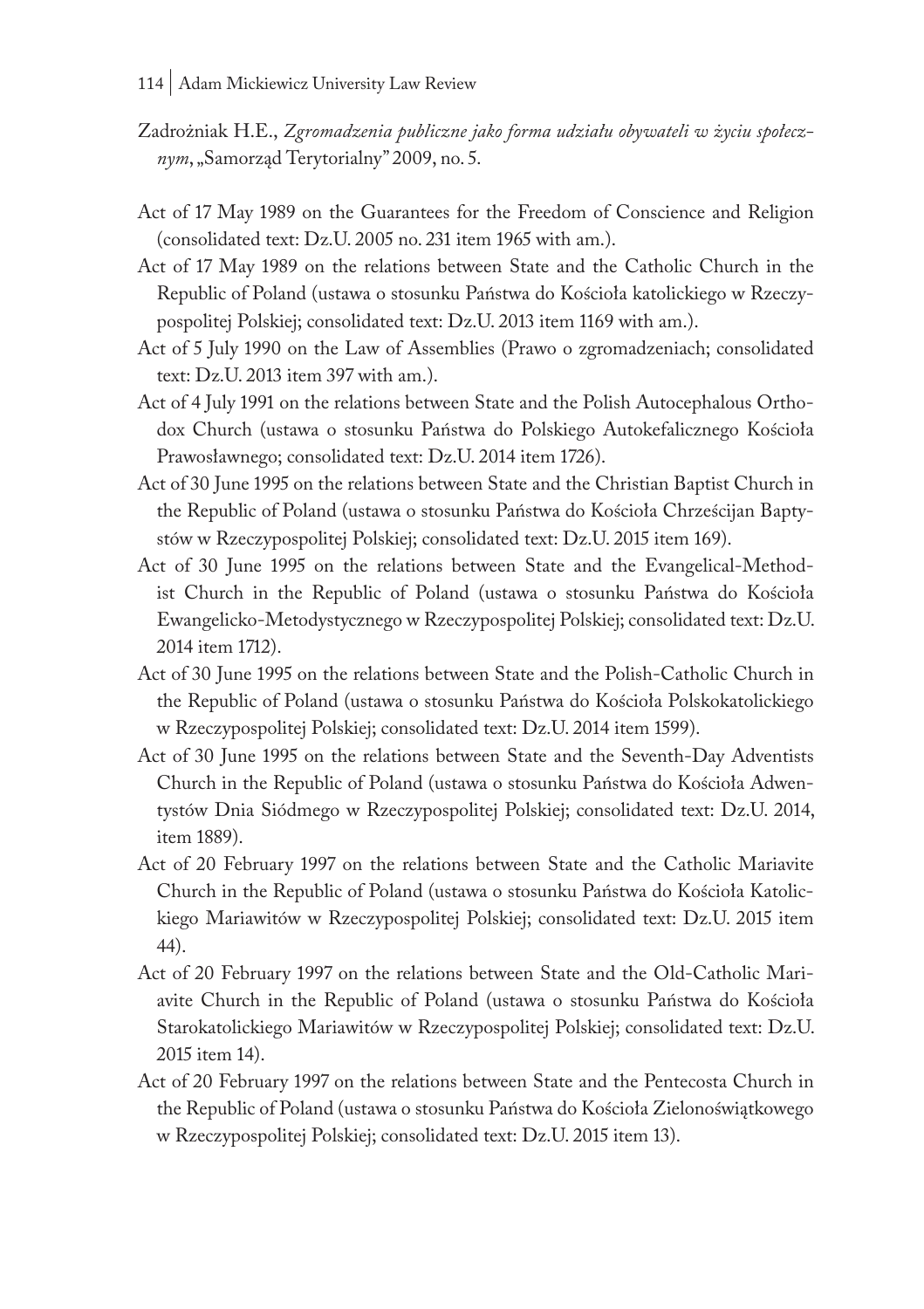- Act of 7 May 1999 on the Protection of the Areas of the Former Nazi Extermination Camps (ustawa o ochronie terenów byłych hitlerowskich obozów zagłady; consolidated text: Dz.U. 2015 item 2120).
- Act of 24 July 2015 on the Law of Assemblies (Prawo o zgromadzeniach; Dz.U. item 1485).
- Constitution of the Republic of Poland of 2 April 1997 (Konstytucja RP; Dz.U. no. 78 item 483 with am.).
- Guidelines of the Office for Democratic Institutions and Human Rights of the Organisation of Security and Cooperation in Europe and the European Commission for Democracy through Law of the Council of Europe on the freedom of peaceful assemblies (Venice Commission Guidelines on Freedom of Peaceful Assembly).
- Judgement of the Polish Constitutional Tribunal of 18 January 2006 (Dz.U. no. 17 item 141).
- Judgement of the Polish Constitutional Tribunal of 10 July 2008 (Dz.U. no. 131 item 838).
- Judgement of the Polish Constitutional Tribunal of 18 September 2014 (Dz.U. item 1327).
- Judgement of the European Court of Human Rights of 10 October 1979 in the case of Rassemblement Jurassien and Unité Jurassienne v. Switzerland (Application no. 8191/78).
- Judgement of the European Court of Human Rights of 17 July 2007 in the case of Bukta and Others v. Hungary (Application no. 25691/04).
- Judgement of the European Court of Human Rights of 3 May 2007 in the case of Bączkowski and Others v. Poland (Application no. 1543/06).
- Judgement of the Voivodeship Administrative Court (WSA) in Poznań of 14 December 2005 (IV SA/Po 983/05; LEX no. 174377).
- Judgement of the Voivodeship Administrative Court (WSA) in Warsaw of 5 October 2010 (VII SA/Wa 1856/10, LEX no. 760065).
- Law on Higher Education Act of 27 July 2005 (Prawo o szkolnictwie wyższym; consolidated text: Dz.U. 2012 item 572 with am.).
- Ruling of the Federal Constitutional Court of Germany of 14 May 1985 in the Brokdorf case (1 BvR 233, 341/81.

#### **summary**

#### **The new notion and classification of assemblies in Polish law**

The topic of this paper is the issue of the notion and classification of assemblies in Polish law, while its direct aim is to analyse and evaluate the regulations of the above issue after